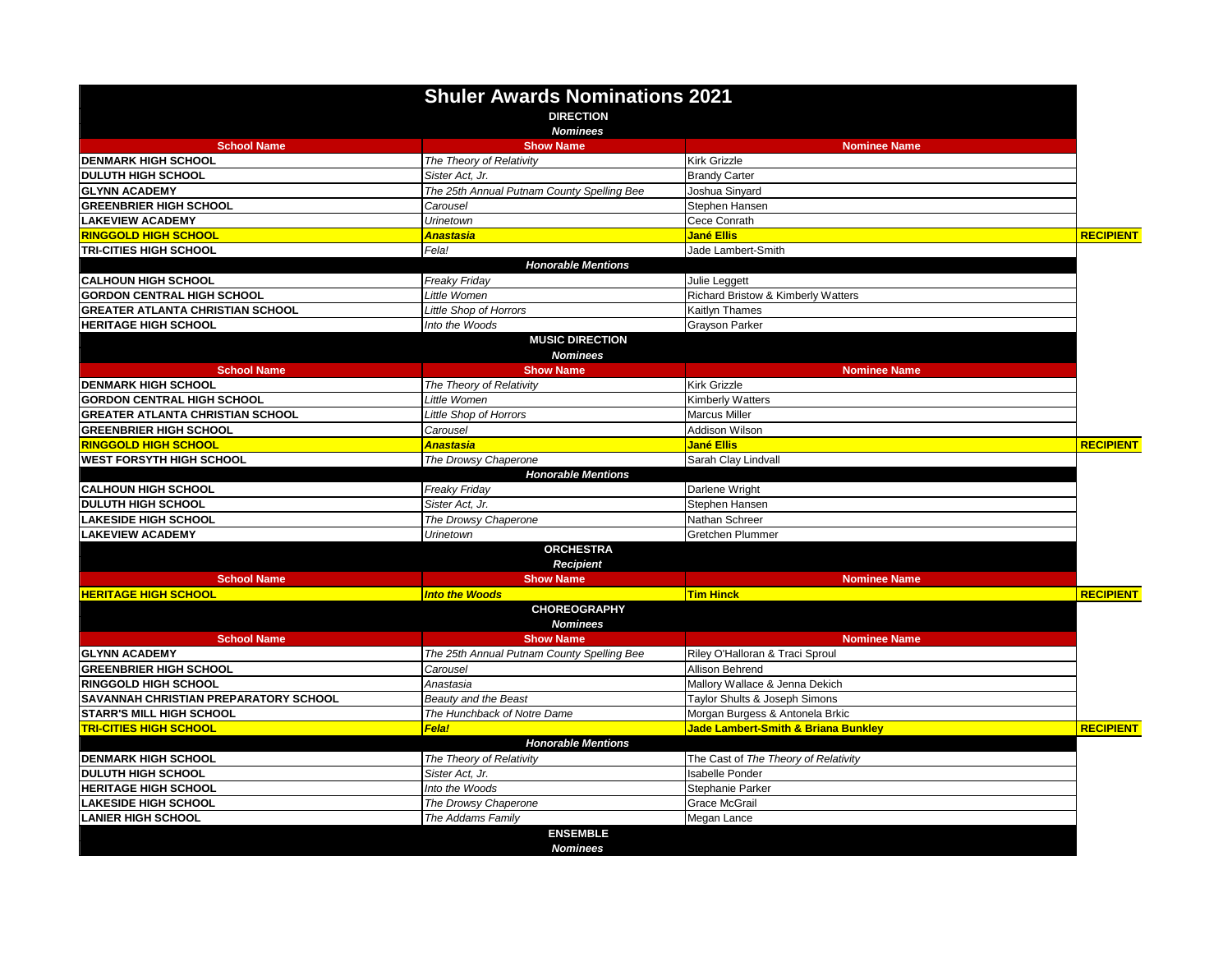| <b>DULUTH HIGH SCHOOL</b>             |                                            | Sister Act, Jr.                                                                 |                      |                  |
|---------------------------------------|--------------------------------------------|---------------------------------------------------------------------------------|----------------------|------------------|
| <b>GREENBRIER HIGH SCHOOL</b>         |                                            | Carousel                                                                        |                      |                  |
| <b>LAKEVIEW ACADEMY</b>               |                                            | Urinetown                                                                       |                      |                  |
| <b>LANIER HIGH SCHOOL</b>             |                                            | The Addams Family                                                               |                      |                  |
| <b>RINGGOLD HIGH SCHOOL</b>           |                                            | <b>Anastasia</b>                                                                |                      | <b>RECIPIENT</b> |
| <b>TRI-CITIES HIGH SCHOOL</b>         |                                            | Fela!                                                                           |                      |                  |
|                                       | <b>Honorable Mentions</b>                  |                                                                                 |                      |                  |
| <b>BUFORD HIGH SCHOOL</b>             |                                            | <b>Bright Star</b>                                                              |                      |                  |
| <b>DENMARK HIGH SCHOOL</b>            |                                            | The Theory of Relativity                                                        |                      |                  |
| <b>GLYNN ACADEMY</b>                  |                                            | The 25th Annual Putnam County Spelling Bee                                      |                      |                  |
| <b>WEST FORSYTH HIGH SCHOOL</b>       |                                            | The Drowsy Chaperone                                                            |                      |                  |
|                                       | <b>SCENIC DESIGN</b><br><b>Nominees</b>    |                                                                                 |                      |                  |
| <b>School Name</b>                    | <b>Show Name</b>                           |                                                                                 | <b>Nominee Name</b>  |                  |
| <b>DENMARK HIGH SCHOOL</b>            | The Theory of Relativity                   | Manuele Guimaraes, Emma Stone, Emily Riedinger & Prisha Shah                    |                      |                  |
| <b>GREENBRIER HIGH SCHOOL</b>         | Carousel                                   | Emily Kruckow & Lorena Valdez                                                   |                      |                  |
| <b>HERITAGE HIGH SCHOOL</b>           | Into the Woods                             | Mia Callahan                                                                    |                      |                  |
| <b>LANIER HIGH SCHOOL</b>             | The Addams Family                          | Maia Rowland & Shannon Leahy                                                    |                      |                  |
| <b>RINGGOLD HIGH SCHOOL</b>           | Anastasia                                  | <b>Cody Ogle</b>                                                                |                      | <b>RECIPIENT</b> |
| SAVANNAH CHRISTIAN PREPARATORY SCHOOL | Beauty and the Beast                       | Jordan Schooley, Ciana Bishara & Gus Miranda-Luna                               |                      |                  |
|                                       | <b>Honorable Mentions</b>                  |                                                                                 |                      |                  |
| <b>BUFORD HIGH SCHOOL</b>             | <b>Bright Star</b>                         | Christian Aluia, Laney Berkemeier & Isabelle Brewer                             |                      |                  |
| <b>FLOWERY BRANCH HIGH SCHOOL</b>     | Godspell                                   | Jorja Powell, Shealyn Schultz & Grace Tollett                                   |                      |                  |
|                                       | <b>COSTUMES</b><br><b>Nominees</b>         |                                                                                 |                      |                  |
| <b>School Name</b>                    | <b>Show Name</b>                           |                                                                                 | <b>Nominee Name</b>  |                  |
| <b>BUFORD HIGH SCHOOL</b>             | <b>Bright Star</b>                         | Peyton Wilkes, Brianna Rischar, Abby Robertson & Kamari Robertson               |                      |                  |
| <b>DULUTH HIGH SCHOOL</b>             | Sister Act, Jr.                            | <b>Isabelle Ponder</b>                                                          |                      |                  |
| <b>GREENBRIER HIGH SCHOOL</b>         | Carousel                                   | Holly Jordan & Faith Cook                                                       |                      |                  |
| <b>LANIER HIGH SCHOOL</b>             | The Addams Family                          | Paulina Cortes                                                                  |                      |                  |
| <b>RINGGOLD HIGH SCHOOL</b>           | Anastasia                                  | <b>Sarah Grace Fries</b>                                                        |                      | <b>RECIPIENT</b> |
| SAVANNAH CHRISTIAN PREPARATORY SCHOOL | Beauty and the Beast                       | Jordan Schooley, Ciana Bishara & Gus Miranda-Luna                               |                      |                  |
|                                       | <b>Honorable Mentions</b>                  |                                                                                 |                      |                  |
| <b>FLOWERY BRANCH HIGH SCHOOL</b>     | Godspell                                   | Annie Cox                                                                       |                      |                  |
| <b>HERITAGE HIGH SCHOOL</b>           | Into the Woods                             | Sophia Benavides                                                                |                      |                  |
| <b>SEQUOYAH HIGH SCHOOL</b>           | Ordinary Days                              | El Weir-Heib, Isabella Nardelli, Madison Stewart, Mackenzie Beaver & Henley Jai |                      |                  |
|                                       | <b>LEADING ACTRESS</b><br><b>Nominees</b>  |                                                                                 |                      |                  |
| <b>School Name</b>                    | <b>Show Name</b>                           | <b>Nominee Name</b>                                                             | Role                 |                  |
| <b>DENMARK HIGH SCHOOL</b>            | The Theory of Relativity                   | Juliet Wheeler                                                                  | Mira                 |                  |
| <b>GLYNN ACADEMY</b>                  | The 25th Annual Putnam County Spelling Bee | Olivia Smith                                                                    | Olive Ostrovsky      |                  |
| <b>GORDON CENTRAL HIGH SCHOOL</b>     | Little Women                               | <b>Aubry Dorsey</b>                                                             | Jo March             |                  |
| <b>GREENBRIER HIGH SCHOOL</b>         | <b>Carousel</b>                            | <b>Isabella Chaney</b>                                                          | <b>Nettie Fowler</b> | <b>RECIPIENT</b> |
| <b>RINGGOLD HIGH SCHOOL</b>           | Anastasia                                  | <b>Iley Barnes</b>                                                              | Anya                 |                  |
| <b>SEQUOYAH HIGH SCHOOL</b>           | <b>Ordinary Days</b>                       | Angelina Ortiz                                                                  | Deb                  |                  |
|                                       | <b>Honorable Mentions</b>                  |                                                                                 |                      |                  |
| <b>CALHOUN HIGH SCHOOL</b>            | Freaky Friday                              | Megan Wright                                                                    | Katherine Blake      |                  |
| <b>DULUTH HIGH SCHOOL</b>             | Sister Act, Jr.                            | D'Quessani Lee                                                                  | Deloris Van Cartier  |                  |
| <b>TRI-CITIES HIGH SCHOOL</b>         | Fela!                                      | <b>Phyllise Tolliver</b>                                                        | Sandra Izsadore      |                  |
| <b>WEST FORSYTH HIGH SCHOOL</b>       | The Drowsy Chaperone                       | <b>Grace Dorminy</b>                                                            | Janet van de Graaff  |                  |
|                                       | <b>LEADING ACTOR</b>                       |                                                                                 |                      |                  |
|                                       | <b>Nominees</b>                            |                                                                                 |                      |                  |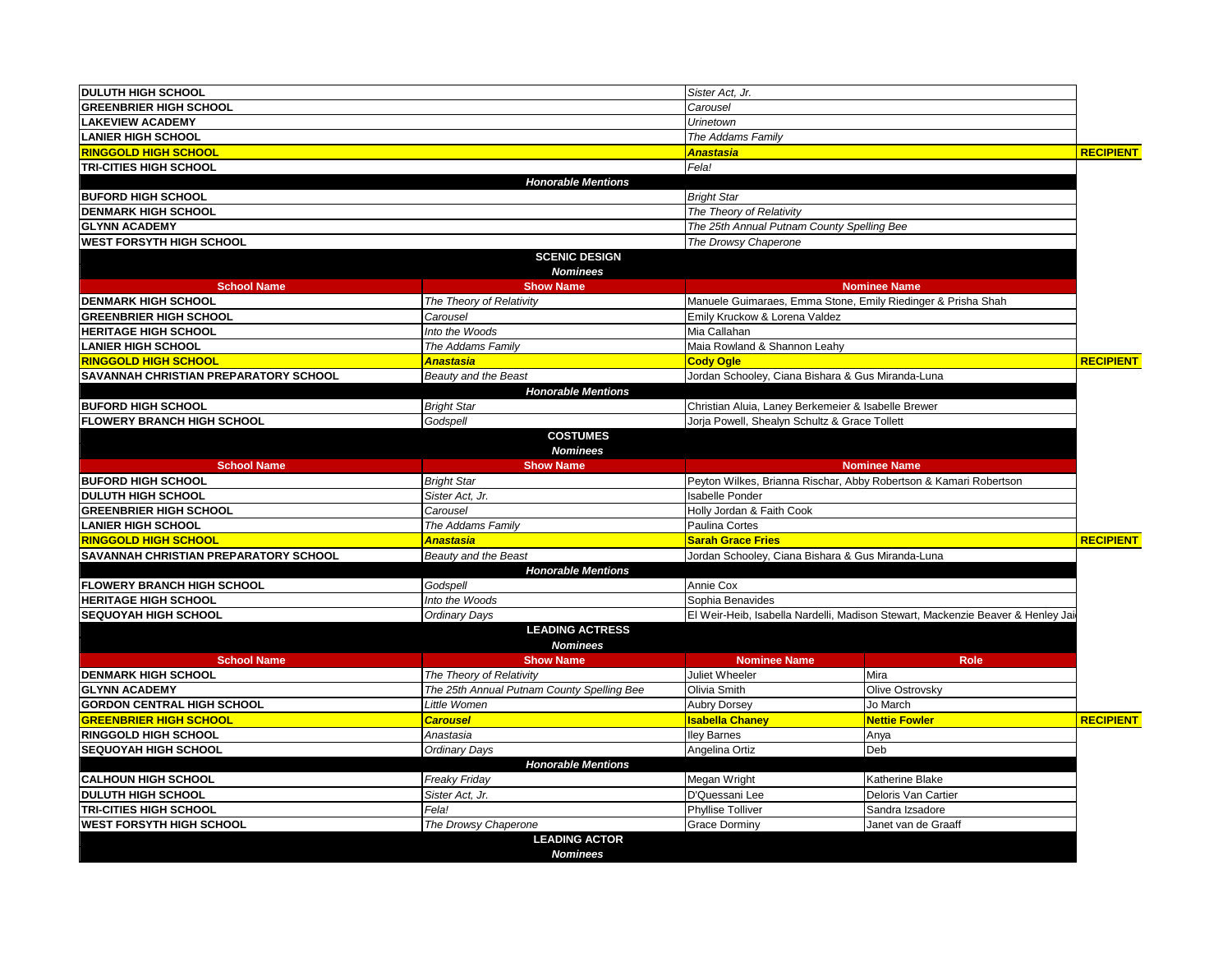| <b>School Name</b>                      | <b>Show Name</b>                                  | <b>Nominee Name</b>             | <b>Role</b>                      |                  |
|-----------------------------------------|---------------------------------------------------|---------------------------------|----------------------------------|------------------|
| <b>DENMARK HIGH SCHOOL</b>              | The Theory of Relativity                          | Charlie Webb                    | Ryan/Oliver                      |                  |
| <b>GLYNN ACADEMY</b>                    | The 25th Annual Putnam County Spelling Bee        | <b>Austin Lofquist</b>          | William Barfée                   |                  |
| <b>GREENBRIER HIGH SCHOOL</b>           | Carousel                                          | <b>Chase Carter</b>             | <b>Billy Bigelow</b>             |                  |
| <b>LAKEVIEW ACADEMY</b>                 | <b>Urinetown</b>                                  | <b>Ari Mikels</b>               | <b>Officer Lockstock</b>         | <b>RECIPIENT</b> |
| <b>RINGGOLD HIGH SCHOOL</b>             | Anastasia                                         | Eli Talley                      | Dmitry                           |                  |
| <b>TRI-CITIES HIGH SCHOOL</b>           | Fela!                                             | Nicholas Alexander Wilkinson II | Fela Kuti                        |                  |
|                                         | <b>Honorable Mentions</b>                         |                                 |                                  |                  |
| <b>GREATER ATLANTA CHRISTIAN SCHOOL</b> | <b>Little Shop of Horrors</b>                     | Michael Gilliam                 | Seymour Krelborn                 |                  |
| <b>LAKESIDE HIGH SCHOOL</b>             | The Drowsy Chaperone                              | Joel Harlan Ledbetter           | <b>Robert Martin</b>             |                  |
| <b>LANIER HIGH SCHOOL</b>               | The Addams Family                                 | <b>Brayden Gailey</b>           | Gomez Addams                     |                  |
| <b>STARR'S MILL HIGH SCHOOL</b>         | The Hunchback of Notre Dame                       | Patrick Lacey                   | Quasimodo                        |                  |
|                                         | <b>SUPPORTING ACTRESS</b>                         |                                 |                                  |                  |
|                                         | <b>Nominees</b>                                   |                                 |                                  |                  |
| <b>School Name</b>                      | <b>Show Name</b>                                  | <b>Nominee Name</b>             | <b>Role</b>                      |                  |
| <b>CALHOUN HIGH SCHOOL</b>              | Freaky Friday                                     | <b>Avery Lester</b>             | Ellie Blake                      |                  |
| <b>DULUTH HIGH SCHOOL</b>               | Sister Act. Jr.                                   | Caylyn Kelly                    | Mother Superior                  |                  |
| <b>GLYNN ACADEMY</b>                    | The 25th Annual Putnam County Spelling Bee        | Georgia Waters                  | Logainne Schwartzandgrubenierre  |                  |
| <b>GORDON CENTRAL HIGH SCHOOL</b>       | <b>Little Women</b>                               | <b>Kaylan Gaines</b>            | <b>Marmee March</b>              | <b>RECIPIENT</b> |
| <b>GREATER ATLANTA CHRISTIAN SCHOOL</b> | Little Shop of Horrors                            | Keilah Murphy                   | Audrey II                        |                  |
| <b>WEST FORSYTH HIGH SCHOOL</b>         | The Drowsy Chaperone                              | <b>Colby Hetzel</b>             | The Drowsy Chaperone             |                  |
|                                         | <b>Honorable Mentions</b>                         |                                 |                                  |                  |
| <b>BUFORD HIGH SCHOOL</b>               | <b>Bright Star</b>                                | Mara Eva Cline                  | Margo Crawford                   |                  |
| <b>RINGGOLD HIGH SCHOOL</b>             | Anastasia                                         | Gracie Mayo                     | Countess Lily Malevsky-Malevitch |                  |
| SAVANNAH CHRISTIAN PREPARATORY SCHOOL   | Beauty and the Beast                              | <b>Taylor Shults</b>            | Mrs. Potts                       |                  |
| <b>TRI-CITIES HIGH SCHOOL</b>           | Fela!                                             | N'Legend Bland                  | Funmilayo Kuti                   |                  |
|                                         | <b>SUPPORTING ACTOR</b><br><b>Nominees</b>        |                                 |                                  |                  |
| <b>School Name</b>                      | <b>Show Name</b>                                  | <b>Nominee Name</b>             | Role                             |                  |
| <b>DENMARK HIGH SCHOOL</b>              | The Theory of Relativity                          | Ritesh Manugula                 | Mike                             |                  |
| <b>GLYNN ACADEMY</b>                    | The 25th Annual Putnam County Spelling Bee        | Jack Slade                      | Leaf Coneybear                   |                  |
| <b>GREENBRIER HIGH SCHOOL</b>           | Carousel                                          | Matthew Cooper                  | Enoch Snow                       |                  |
| <b>RINGGOLD HIGH SCHOOL</b>             | Anastasia                                         | <b>Cody Ogle</b>                | <b>Vlad</b>                      | <b>RECIPIENT</b> |
| SAVANNAH CHRISTIAN PREPARATORY SCHOOL   | Beauty and the Beast                              | <b>Matthew Folev</b>            | LeFou                            |                  |
| <b>WEST FORSYTH HIGH SCHOOL</b>         | The Drowsy Chaperone                              | Merrick Theobald                | Aldolpho                         |                  |
|                                         | <b>Honorable Mentions</b>                         |                                 |                                  |                  |
| <b>IDULUTH HIGH SCHOOL</b>              | Sister Act. Jr.                                   | Dylan Nabeth                    | <b>Eddie Souther</b>             |                  |
| <b>GREATER ATLANTA CHRISTIAN SCHOOL</b> | Little Shop of Horrors                            | Max Martin                      | Orin Scrivello                   |                  |
| <b>LAKESIDE HIGH SCHOOL</b>             | The Drowsy Chaperone                              | Jay Ponder                      | The Man in the Chair             |                  |
| <b>LAKEVIEW ACADEMY</b>                 | Urinetown                                         | Davison Filson                  | <b>Bobby Strong</b>              |                  |
|                                         | <b>FEATURED PERFORMER</b><br><b>Nominees</b>      |                                 |                                  |                  |
| <b>School Name</b>                      | <b>Show Name</b>                                  | <b>Nominee Name</b>             | Role                             |                  |
| <b>IDULUTH HIGH SCHOOL</b>              | Sister Act, Jr.                                   | <b>Isabelle Ponder</b>          | <b>Sister Mary Lazarus</b>       |                  |
| <b>GORDON CENTRAL HIGH SCHOOL</b>       | Little Women                                      | <b>Catherine Hughes</b>         | <b>Beth March</b>                | <b>RECIPIENT</b> |
| <b>GREENBRIER HIGH SCHOOL</b>           | Carousel                                          | Annabelle Bentley               | Julie Jordan                     |                  |
| <b>LAKEVIEW ACADEMY</b>                 |                                                   |                                 |                                  |                  |
|                                         |                                                   | Noah Caplan                     |                                  |                  |
| <b>RINGGOLD HIGH SCHOOL</b>             | Urinetown<br>Anastasia                            |                                 | Caldwell B. Cladwell             |                  |
| <b>WEST FORSYTH HIGH SCHOOL</b>         |                                                   | Sarah Grace Fries<br>Ava Nelson | Dowager Empress Maria Feodorovna |                  |
|                                         | The Drowsy Chaperone<br><b>Honorable Mentions</b> |                                 | The Drowsy Chaperone             |                  |
| <b>CALHOUN HIGH SCHOOL</b>              | <b>Freaky Friday</b>                              | <b>Tiara Cousins</b>            | Ms. Meyers                       |                  |